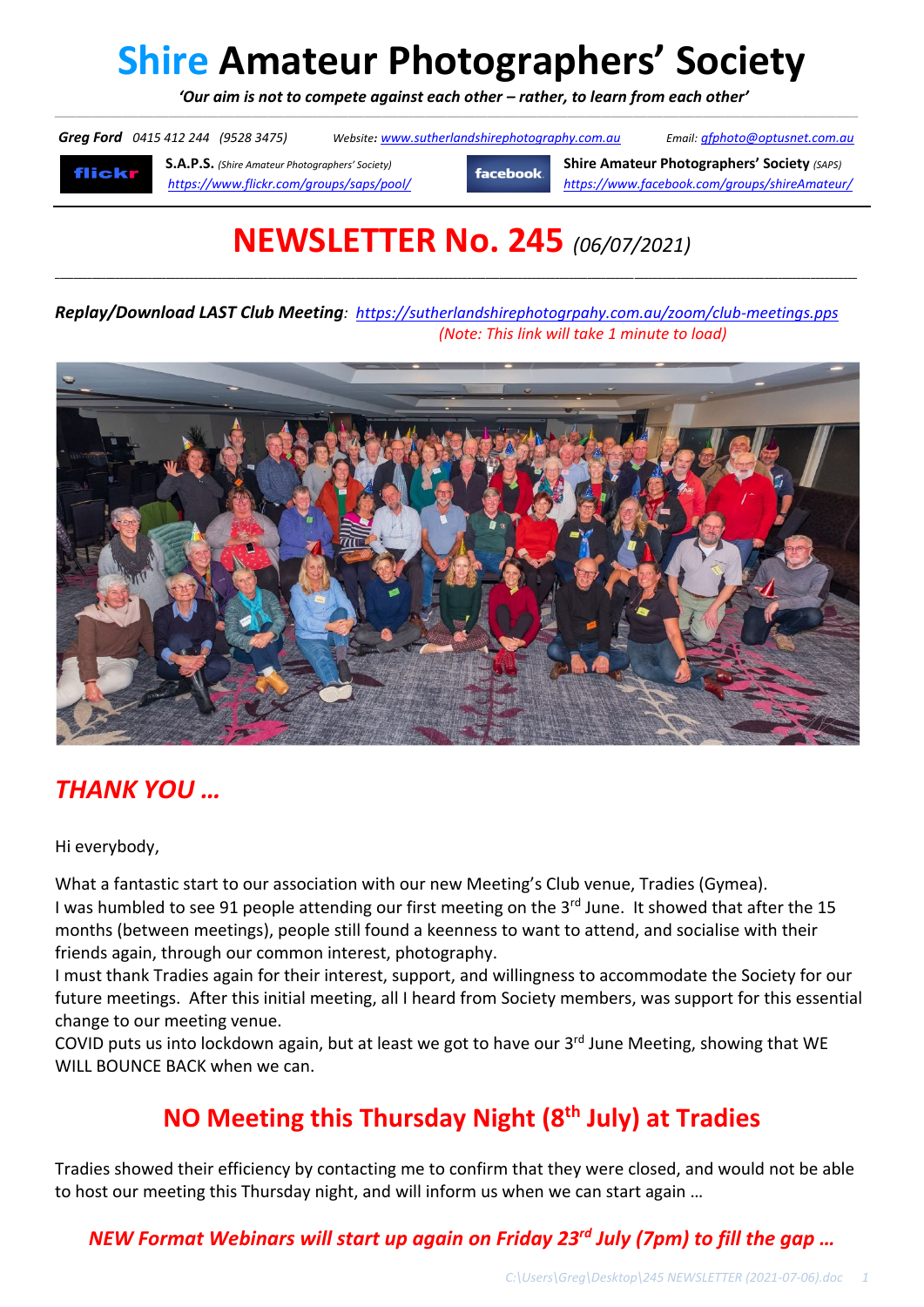Health update …

Thank you to all those people that have contacted me with good wishes after my recent operation, then on-going hyperbaric treatments. A few setbacks have taken their toll, but **'all looking good'** moving forwards …

\_\_\_\_\_\_\_\_\_\_\_\_\_\_\_\_\_\_\_\_\_\_\_\_\_\_\_\_\_\_\_\_\_\_\_\_\_\_\_\_\_\_\_\_\_\_\_\_\_\_\_\_\_\_\_\_\_\_\_\_\_\_\_\_\_\_\_\_\_\_\_\_\_\_\_\_\_\_\_\_\_\_\_\_\_\_

\_\_\_\_\_\_\_\_\_\_\_\_\_\_\_\_\_\_\_\_\_\_\_\_\_\_\_\_\_\_\_\_\_\_\_\_\_\_\_\_\_\_\_\_\_\_\_\_\_\_\_\_\_\_\_\_\_\_\_\_\_\_\_\_\_\_\_\_\_\_\_\_\_\_\_\_\_\_\_\_\_\_\_\_\_\_

\_\_\_\_\_\_\_\_\_\_\_\_\_\_\_\_\_\_\_\_\_\_\_\_\_\_\_\_\_\_\_\_\_\_\_\_\_\_\_\_\_\_\_\_\_\_\_\_\_\_\_\_\_\_\_\_\_\_\_\_\_\_\_\_\_\_\_\_\_\_\_\_\_\_\_\_\_\_\_\_\_\_\_\_\_\_

I have decided to delay the start of the Webinars so that I can recharge the batteries a bit …

### **CURRENT TASK – 'YELLOW'**

'WeTransfer' up to 5 images of this task to gfphoto@optusnet.com.au

*by NEW DEADLINE – WEDNESDAY 21st July*

### **READER** OUTINGS

Until health department guidelines are relaxed, outings will be cancelled till further notice.

### **NEW WEBINARS 'Talking Photography'** *(Start Fri 23rd July)*

I will be starting up Webinars again with a 'New Format' from Friday 23<sup>rd</sup> July (7pm), to help us to keep communicating, until club meetings & outings can resume again, hopefully in a month's time. We will be using audio (voice) this time, but to avoid an overlapping verbal rabble, you will need to prompt me that you would like to comment, by using the 'Hands Up' feature of the Zoom platform. I will then unmute you for your input … Video (cameras) will still be turned off …

The Webinars 'Talking Photography' will be a Q&A format – I will put questions to discuss related to photography, inviting participation and debate, as well as open discussion on breaking down images related to settings, composition and techniques.

More info will be sent out the week of the Webinar …

### **Don't forget - Enhancement TASK**

We need more participants to join us in enhancing a common image. To participate, just message or email me to ask to receive an image to enhance, then each fortnight, I will send you an image to enhance. Just send back to me before the next Club Meeting, and we will review the different styles people come up with.

\_\_\_\_\_\_\_\_\_\_\_\_\_\_\_\_\_\_\_\_\_\_\_\_\_\_\_\_\_\_\_\_\_\_\_\_\_\_\_\_\_\_\_\_\_\_\_\_\_\_\_\_\_\_\_\_\_\_\_\_\_\_\_\_\_\_\_\_\_\_\_\_\_\_\_\_\_\_\_\_\_\_\_\_\_\_

\_\_\_\_\_\_\_\_\_\_\_\_\_\_\_\_\_\_\_\_\_\_\_\_\_\_\_\_\_\_\_\_\_\_\_\_\_\_\_\_\_\_\_\_\_\_\_\_\_\_\_\_\_\_\_\_\_\_\_\_\_\_\_\_\_\_\_\_\_\_\_\_\_\_\_\_\_\_\_\_\_\_\_\_\_\_

### **Don't forget – Send in your 'IMAGE of the MONTH'**

Everybody can submit their favourite Image they have taken during the previous month. With this image, it can be of any subject, any location, manipulated in any way, just YOUR favourite ... You can accompany the image, with up to 30 words describing your thoughts behind the image if you like. What you like about it (the light, the mood, the story it tells), the settings, anything you like ... Send image (+ editorial if you like) to gfphoto@optusnet.com.au by WeTransfer. Make sure that you let me know that it is for 'Image of the Month' segment.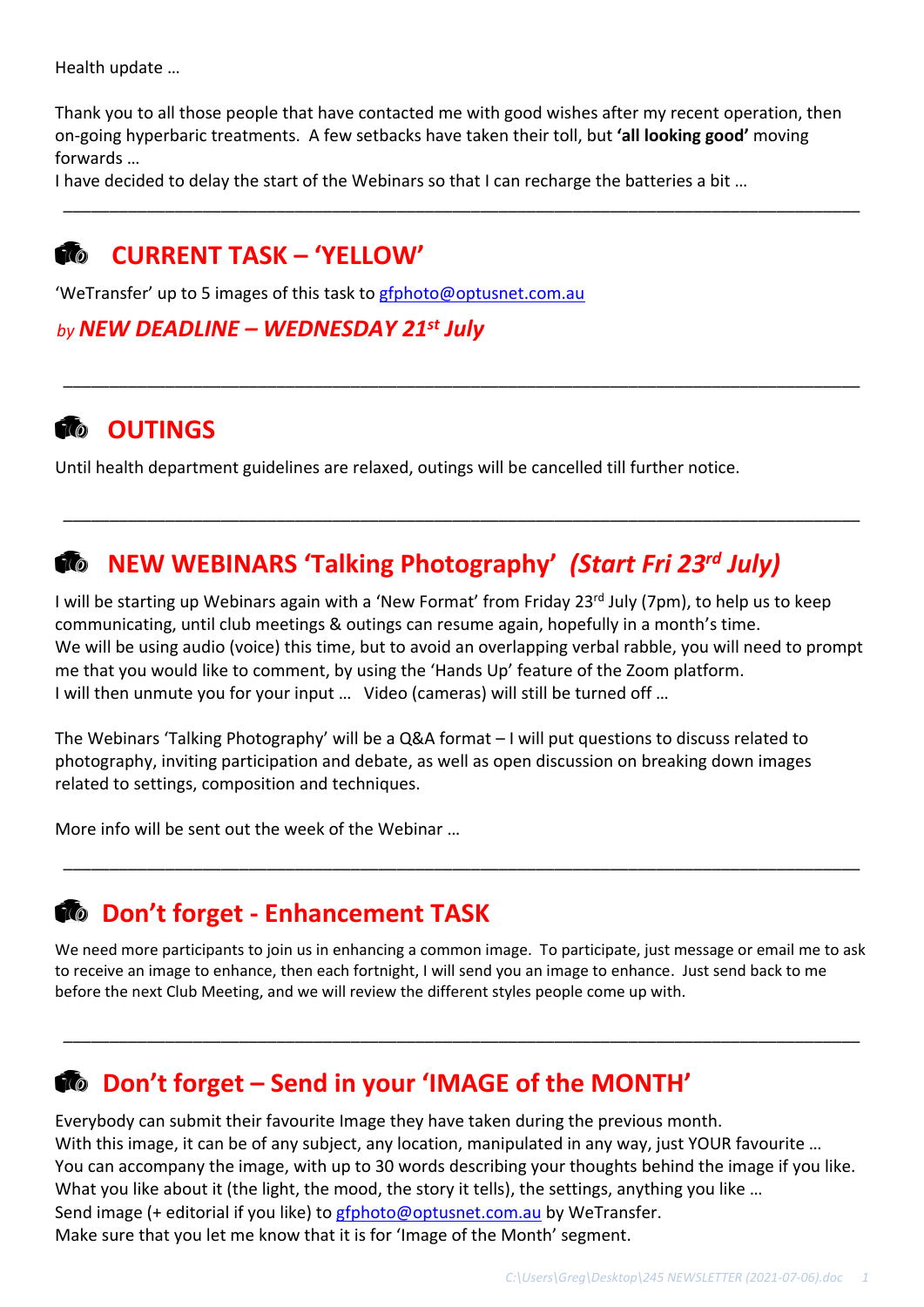### *<b>C* Society LINKS

#### *Replay/Download Last Club Meeting:*

*https://sutherlandshirephotogrpahy.com.au/zoom/club-meetings.pps (Note: This link will take about a minute to load – Be patient …)*

#### *Replay/Download Last Webinar:*

*https://sutherlandshirephotography.com.au/zoom/webinar-meeting.mp4*

#### *Link to Next LIVE Webinar:*

*https://us02web.zoom.us/j/88993683116?pwd=aXhSMzQ5RWhaTHpPQzlzTTNORlhSQT09*

#### *Society Task & Outing Albums Link:*

*https://www.flickr.com/photos/187501073@N07/albums*

#### *Greg's 'Photographers Thoughts' Link:*

*https://www.flickr.com/photos/13286489@N07/*

#### *Participating in the 'Shire Amateur Photographers' Society' (SAPS) Activities*

- o *Membership (2021) \$30 (calendar year)*
- 
- o *Club Meeting attendance (when resumes) \$ 5 (you can attend 2 meetings before needing to join)*

\_\_\_\_\_\_\_\_\_\_\_\_\_\_\_\_\_\_\_\_\_\_\_\_\_\_\_\_\_\_\_\_\_\_\_\_\_\_\_\_\_\_\_\_\_\_\_\_\_\_\_\_\_\_\_\_\_\_\_\_\_\_\_\_\_\_\_\_\_\_\_\_\_\_\_\_\_\_\_\_\_\_\_

- o *Society Outings & Trips Away (maximum of 30 persons can attend)*
	- *. You attend these at your own risk …*
	- *. Be familiar with the Society COVID-19 Safety Plan and comply – Copies available*
	- *. The Society has a QR code, and it is suggested that you scan this on arrival to an activity, thank you*
	- *. A Risk Warning, Release and Waiver form must be filled in if participating in a Society activity. (This Waiver will remain on-going as long as you are a member of the Society).*

\_\_\_\_\_\_\_\_\_\_\_\_\_\_\_\_\_\_\_\_\_\_\_\_\_\_\_\_\_\_\_\_\_\_\_\_\_\_\_\_\_\_\_\_\_\_\_\_\_\_\_\_\_\_\_\_\_\_\_\_\_\_\_\_\_\_\_\_\_\_\_\_\_\_\_\_\_\_\_\_\_\_\_

### **<b>• Photographic Society MEMBERSHIP for 2021**

- Membership of the Society for 2021
- The cost is \$30 *(calendar year)*
- Fill in Membership Form below, and bring it to  $1<sup>st</sup>$  Tradies meeting on the 3<sup>rd</sup> June
- Place form in envelope with \$30 and write your name on envelope and mark 'Membership'
- Hand-in when you arrive at our meeting …

See over …